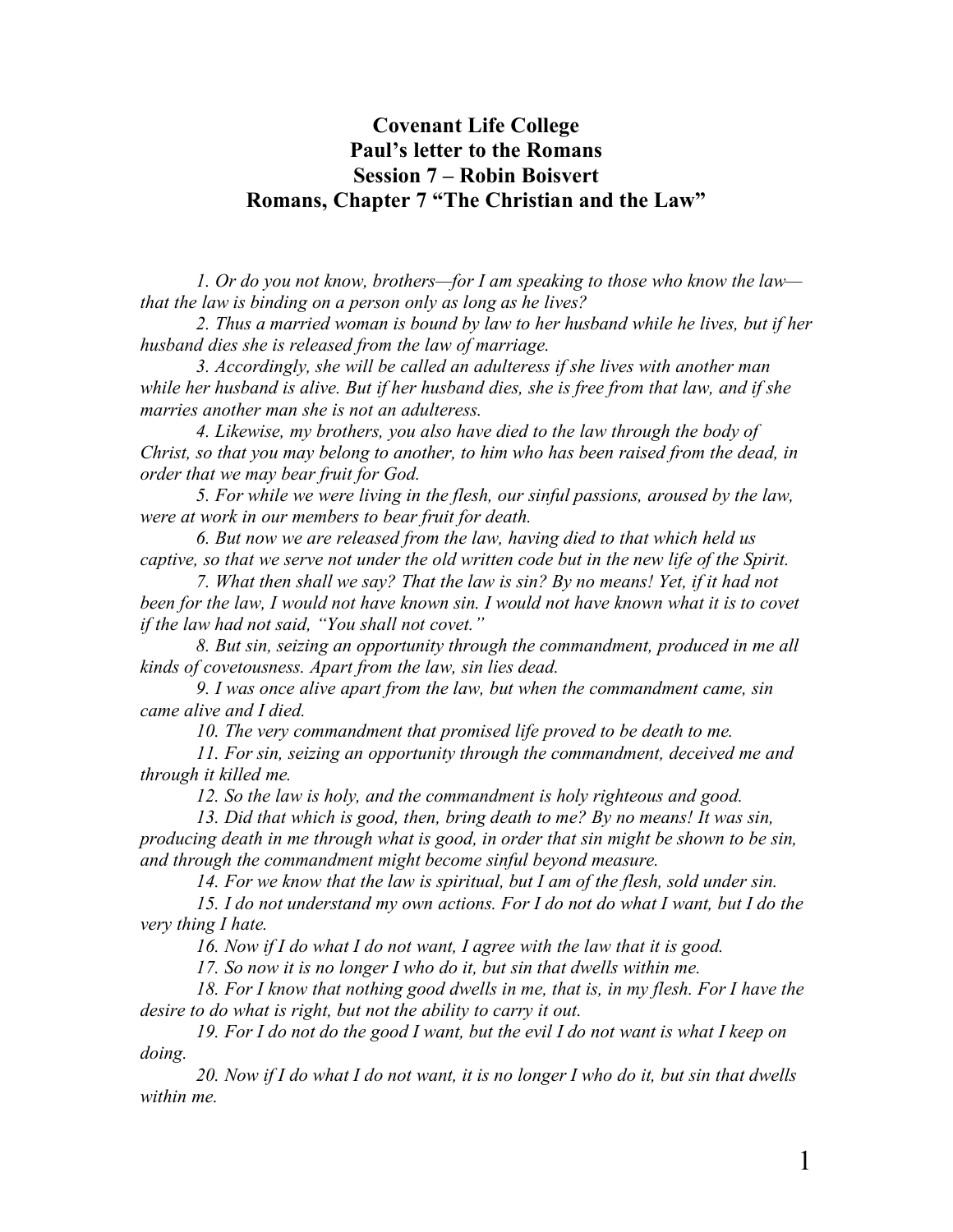*21. So I find it to be a law that when I want to do right, evil lies close at hand.*

*22. For I delight in the law of God, in my inner being,*

*23. but I see in my members another law waging war against the law of my mind and making me captive to the law of sin that dwells in my members.*

*24. Wretched man that I am! Who will deliver me from this body of death?*

*25. Thanks be to God through Jesus Christ our Lord! So then, I myself serve the law of God with my mind, but with my flesh I serve the law of sin.*

### **I. Introduction**

In Chapter 5, Paul begins to describe the benefits of justification through the gospel of Jesus Christ. The first is peace with God. In Chapter 6 the theme that dominates is our union with Christ, which delivers us from the penalty and power of sin. We were slaves of sin, but now we are slaves of God, the truest freedom there can be. Now, in Chapter 7, Paul takes up the subject of the law.

Paul has said things about the law in this letter that raise serious questions about his attitude toward the law. E.g., "The law brings the knowledge of sin" (3.20). "For the law brings wrath …" (4.15). "The law came in to increase the trespass …" (5.20). And "… you are not under law, but under grace" (6.14).

So, what is the relationship of the Christian to the law? And just what do we mean by the word *law*?

#### **II. Some General Questions About the Law**

A. What is the law of God?

The *law* takes various forms. In the first five books of the Bible (the law of Moses or the Pentateuch) we find laws that are **political**, **ceremonial** and **moral**. The political laws were in force while Israel was a nation-state. The ceremonial/ritual laws (of purity and sacrifice) were instructional and temporary, pointing clearly to a fulfillment in Christ. Moral law, as seen in the Ten Commandments, was further summarized in Jesus' two great commandments (Matthew 22.37-40). In this moral sense, the law of God mirrors the character of God.

B. What is the purpose of the law?

There are three main functions of the law.

First, as was mentioned above, the law reflects the character of God. In doing so, it shows us our sin by comparison (Romans 3.20). By showing us our sin and our need for pardon, we are driven to seek God for mercy and forgiveness. In this way, the law leads us to repentance and faith in Christ (Galatians 3.19-21).

Second, the law restrains evil. The law cannot change the heart, but it can restrain the heartless. It helps to sustain civil order.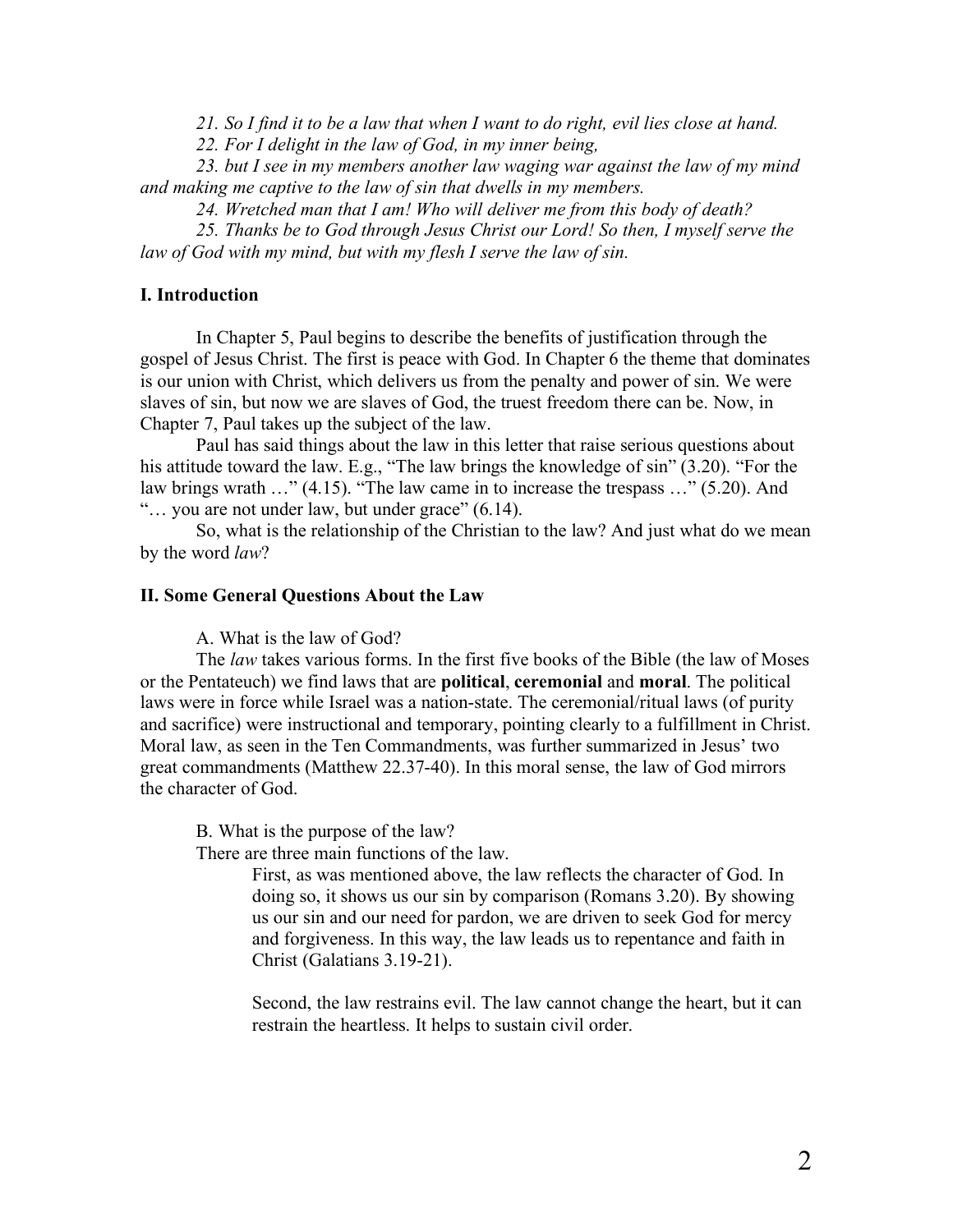Third, the law serves to guide Christians into the good works that God has prepared for us to walk in (Ephesians 2.10). Obedience to the commands of God demonstrates the love we profess for Jesus Christ (John 14.17).

### **III. Romans 7.1-6 ~ Our Relationship to the Law Has Changed**

A. We have been set free from the law through the death and resurrection of Jesus Christ. The metaphor of marriage is used to illustrate this.

7.1) The principle stated—law is binding on the living. Only the dead are released.

7.2-3) The principle illustrated.

7.4) Theological application.

7.5-6) The contrast between old and new.

B. Based on this, we can draw some conclusions about the law and our relationship to it.

1. The law had held us captive (7.6).

2. We died to the law so that we can belong to Christ (7.4).

3. This enables us to bear fruit for God (7.4; cf. 6.22).

4. The law aroused sinful passions in us (7.5).

5. We still serve, but our service has radically changed from the old way of the written code, to the new life of the Spirit (7.6).

C. If the law holds us captive, bars the way to Christ, arouses sinful passions and is complicit in our bearing fruit for death, the law must be a pretty bad thing, right? But, "NO," says Paul. He uses the rest of the chapter to vindicate the law while at the same time showing it's total inability to bring about the life that pleases God. This will require the Holy Spirit. Notice the Spirit is mentioned in verse 6, but He is not present in the remainder of this chapter. We will hear of Him again in Chapter 8.

#### **IV. Romans 7.7-13 ~ Paul's Defense of the Law**

A. It's not the law's fault. The real culprit is sin, working through our flesh, Paul explains in this section. This narrative shows how *sin* used the *law* to bring *death*. 7.7) **The law reveals sin**. The commandment Paul uses to illustrate this gets into heart motives—coveting.

7.8) Sin uses the law as a base of operations from which to attack. **The law provokes sin.**

7.9) **The law animates sin.**

7.10) The law has good intentions, but the outcome is disastrous.

7.11) Sin seizes the opportunity, deceives and kills—and does it through the commandment.

7.12) The law is holy and the commandment is holy, righteous and good.

7.13) "Yeah. But didn't this 'good' law bring death to me?" No! The culprit is sin. It produced death, true, through what is good (law) so that sin might be shown to be what it is and might become sinful beyond measure, exceeding sinful, utterly sinful.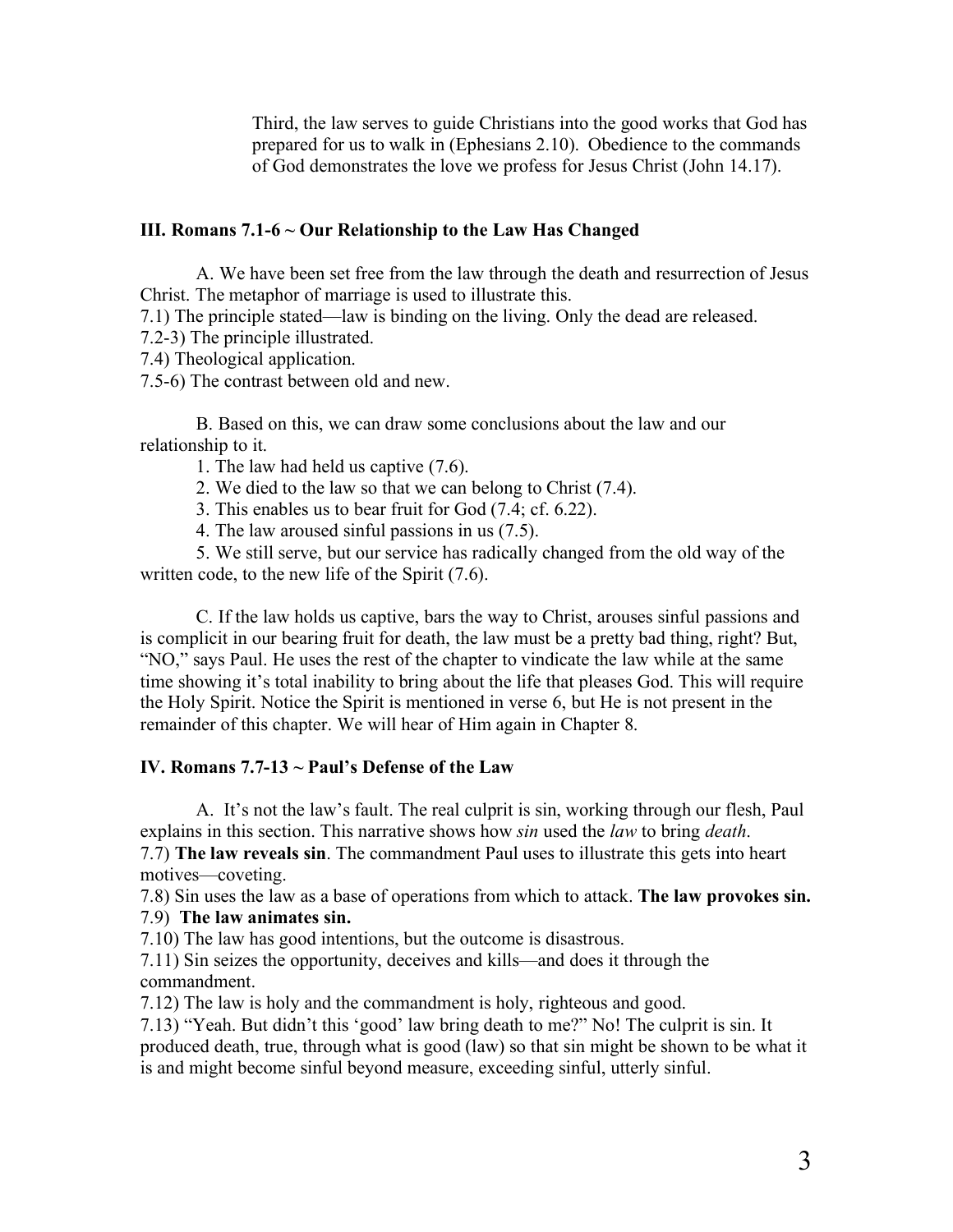B. The law makes sin recognizable. It makes sin reveal its true colors. This is needful, because sin is deceptive. It represents itself as other than it really is in its nature, causes and effects. Cf. Hebrews 3.13; Genesis 3.1-6; I Timothy 2.14.

## **V. The Identity of the "I" in Romans 7**

A. The identity of the "I" in Romans 7 is not the central issue of the chapter, but it is important. In particular, verse 9 is significant:

1. **I was once alive** apart from the law

2. but when **the commandment came**,

- 3. **sin came alive** and
- 4. **I died**. 1

B. There have been four main directions taken relative to the identity of this person: Paul, Adam, Israel and an existential 'nobody in particular-everybody in general.<sup>,2</sup>

C. After a lengthy discussion, Moo believes the best explanation to be "Paul describing his own, and other Jews', experience with the law of Moses: how that law came to the Jewish people and brought to them, not 'life' but 'death (vv. 7-12); and how that law failed, because of the reign of the flesh, to deliver Jews from the power of sin  $(vv. 13-25).$ <sup>3</sup>

D. "Paul's essential teaching about the inability of the Mosaic law to rescue sinful people from spiritual bondage is the same whether that bondage is the condition of the unregenerate person—who cannot be saved through the law—or that of the regenerate person—who cannot be sanctified and ultimately delivered from the influence of sin through the law."<sup>4</sup>

E. So is the person speaking regenerate or not?

i. History of interpretation.

ii. Some reasons to say, 'no':

1. "sold as a slave to sin" sounds like a situation from which the believer has been released (7.14 cf. 6.6, 14).

2. While Paul makes it clear that believers will continue to struggle with sin, this description (7.14-25) sounds more like defeat than struggle.<sup>5</sup>

3. There is no reference to the aid of the Holy Spirit in these verses.

iii. Some reasons to say, 'yes':

1. In verses 7-13 the language is past tense. When we come to verses 14-25 it changes to present tense. It makes sense that Paul is speaking of himself.

2. Only the truly regenerate delight in the law of God (7.22).

3. Similarly, the desire to do right is present with believers (7.18).

<sup>&</sup>lt;sup>1</sup> J.R.W. Stott, *Romans*, IVP, 1994, p. 199.<br><sup>2</sup> Douglas Moo, *The Epistle to the Romans*, Eerdmans, 1996, pages 425-6.

 $\frac{3}{4}$  Ibid., p. 427.<br>  $\frac{4}{5}$  Ibid., p. 445.